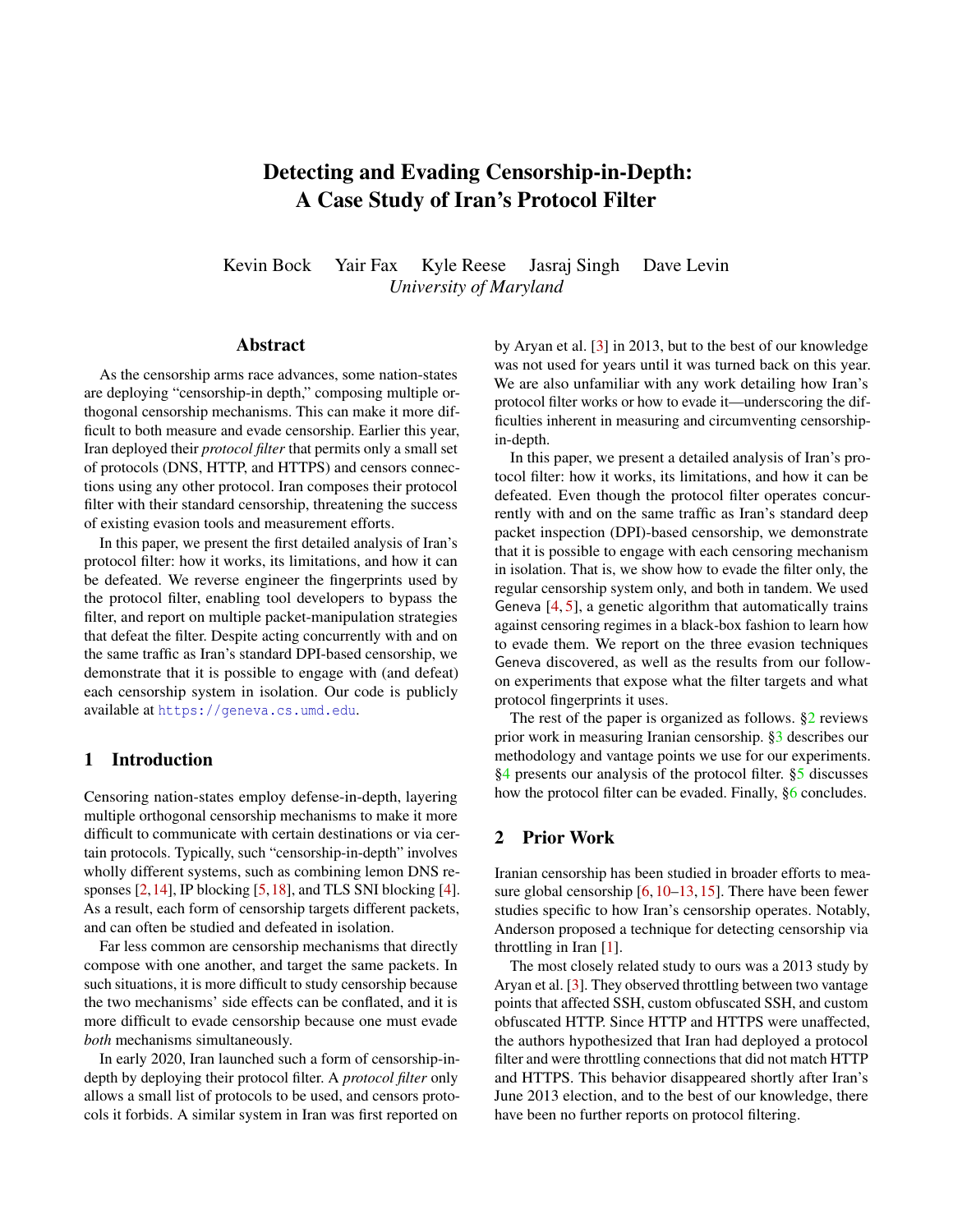The censorship system observed by Aryan et al. in 2013 differs significantly from what we observe in 2020. First, the censorship mechanism is different; the prior system throttled forbidden protocols, but we observe outright dropping of all packets for some period of time. Second, the affected ports appear to be different; Aryan et al. observed filtering of SSH but not HTTP, but we find this no longer to be true (we find more nuanced behavior, and test a wider set of protocols). We are the first to delve deeply into how the protocol filter works and how to evade it, and thus cannot compare our results directly.

## <span id="page-1-0"></span>3 Methodology

We performed our experiments from 6 vantage points geographically dispersed within Iran: Fars, Isfahan, Khorasan, Razavi, Tehran, and Zanjan. These contain a mix of both residential and business networks.

In our experiments to measure the protocol filter  $(\S 4)$ , we performed active measurements from these vantage points to servers we controlled outside of Iran, in Amazon EC2, Microsoft Azure, and DigitalOcean (located geographically in Japan, Ireland, the United States, Australia, and India). We find no significant difference in the behavior of the protocol filter across any of our vantage points or external servers, nor did we observe any change in the behavior of the filter during the course of our experiments to the time of writing.

To develop new evasion strategies  $(\S_5)$ , we used Geneva [\[4,](#page-6-4) [5\]](#page-6-2), an open-source genetic algorithm that trains directly against live censors and automatically discovers censorship evasion strategies. Geneva operates over an input packet stream that triggers censorship (such as an HTTP GET request with a censored keyword), composes multiple packet manipulations (such as duplicating packets, fragmenting them, and tampering with them), and mutates them over a series of "generations" until it discovers ways to evade censorship. Geneva need only run at one side of a connection, either the client [\[5\]](#page-6-2) or the server [\[4\]](#page-6-4). We employ both in this study, and show that Iran's protocol filter can be evaded from either side.

### <span id="page-1-1"></span>4 Protocol Filter

In this section, we explore how Iran's protocol filter operates and whom it affects, and we detail precisely what properties it looks for when filtering DNS, HTTP, and HTTPS traffic.

## 4.1 How Iran's Protocol Filter Works

We performed active measurements to answer the following questions about the mechanics of the protocol filter:

How does the protocol filter censor forbidden protocols? Once a connection is observed to be communicating with a disallowed protocol, the protocol filter censors the connection.



Figure 1: Iran's layered censorship system, employing defense in depth. Note that the order of censorship systems is unknown; this is simply a graphical depiction.

The filter censors connections by dropping all packets *from the client* in the flow<sup>[1](#page-1-2)</sup>. The protocol filter can be triggered manually by sending any data stream on a monitored port that does not resemble a permitted protocol. Packets within the censored flow from the server are unaffected: the client still receives all of the packets sent by the server even after the protocol filter has been tripped. However, because the client cannot acknowledge or respond to any data, the connection is effectively censored.

Which ports and protocols does the filter monitor? From our vantage points, we made connections to servers we controlled outside of Iran and repeatedly sent messages containing just the string "test" (a payload that is not compliant with any of the protocols we tested) between sleeps for every possible destination port value (0-65535). Connections that time out identify which ports are likely affected by the filter. We repeated this experiment three times to validate our results.

We find that Iran's protocol filter affects only TCP traffic, and only on ports 53 (commonly DNS), 80 (commonly HTTP), and 443 (commonly HTTPS). Traffic sent on any other port is not filtered (and is therefore also not subject to Iran's standard censorship, which only operates over these same ports).

We then sent well-formatted messages of a variety of protocols (DNS, HTTP, HTTPS, SMTP, and SSH) on these ports. Of these, we find that the filter permits only DNS, HTTP, and HTTPS traffic. However, none of these are bound to their standard ports: the filter matches all three protocols on any of the three ports.

How many packets does the filter monitor? To answer this question, we sent multiple packets with non-protocol data (e.g., "test") before well-formatted allowed protocol

<span id="page-1-2"></span><sup>&</sup>lt;sup>1</sup>We define "flow" to refer to the unique four-tuple of source and destination IP addresses and ports.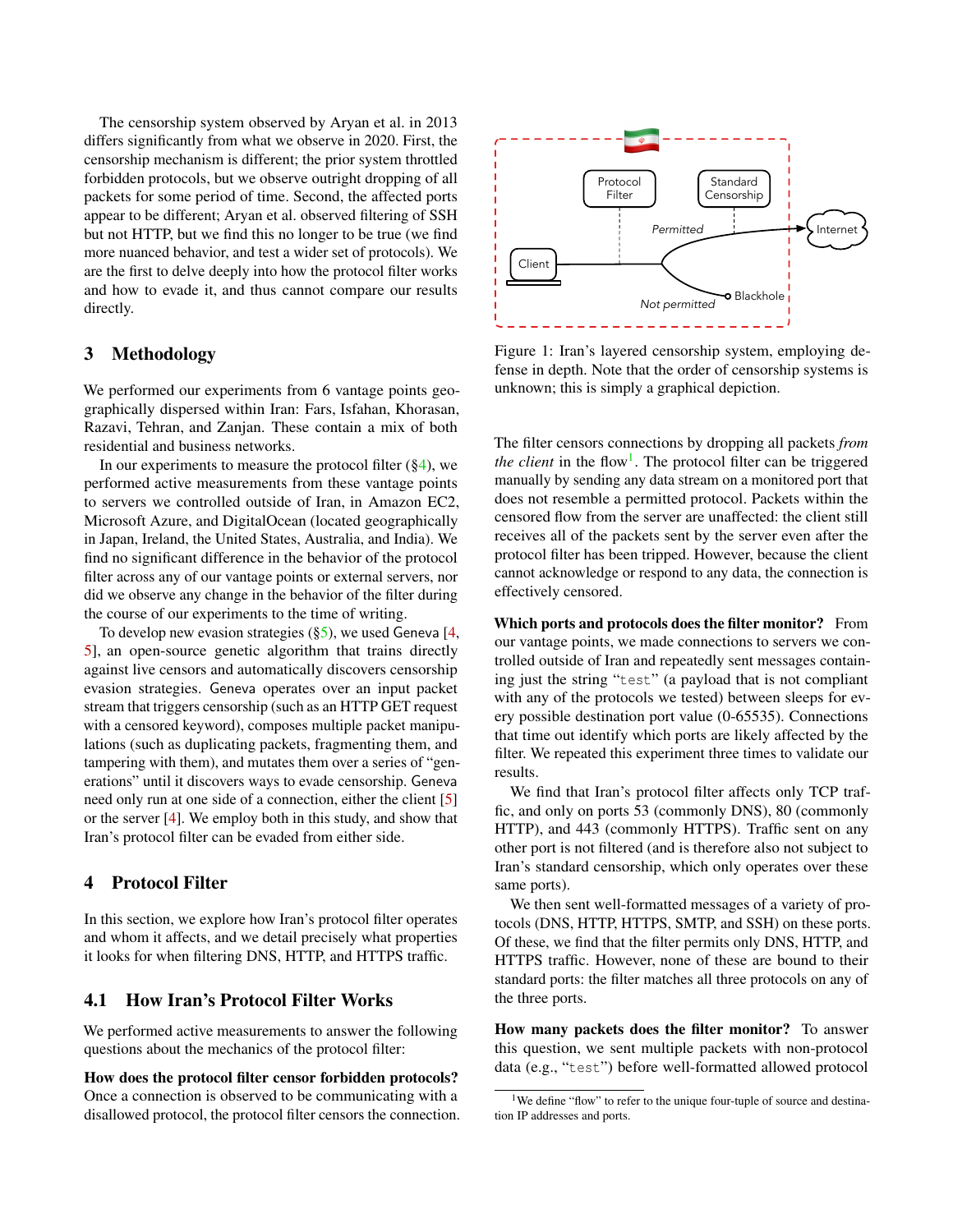<span id="page-2-2"></span>

| #IPs  | <b>Provider</b>                     |
|-------|-------------------------------------|
| 1,453 | Amazon Technologies Inc.            |
| 565   | Cloudflare, Inc.                    |
| 229   | Akamai Technologies, Inc.           |
| 171   | Amazon.com, Inc.                    |
| 167   | Fastly                              |
| 146   | DigitalOcean, LLC                   |
| 97    | <b>Amazon Data Services Limited</b> |
| 92    | RIPE Network Coordination Centre    |
| 64    | Linode                              |
| 60    | <b>Amazon Data Services</b>         |

Table 1: Top 10 providers for *affected* IP addresses.

data. We determined that the filter monitors the first two *datacarrying* packets from the client at the start of a connection. If either of those two packets matches a protocol fingerprint, the flow is unharmed; if no packet does, the second packet and rest of the flow are dropped.

How long does the filter censor an offending flow? To test this, we intentionally tripped the protocol filter, waited an interval of time, and then sent non-data-carrying packets in the censored flow. Recall that once we trigger the filter, these packets will be dropped if the filter is still censoring our flow. We repeat this experiment with time intervals from 1 second to 90 seconds, each time using different source ports to avoid experiments conflicting with one another.

We find that, once tripped, the filter will continue to drop the offending flow's network traffic for 60 seconds, but each time an additional packet is sent in a flow, the 60 second timer resets. This means that, in practice, because TCP will retransmit packets that are not acknowledged, an offending flow will be affected by the filter for much longer than 60 seconds.

Is the protocol filter bidirectional? "Bidirectional" censorship systems do not differentiate between the client being the host inside or outside the nation-state. Iran's standard censorship system operates bidirectionally; it can be triggered by making requests from outside the country to servers inside the country (or vice versa). As a result, bidirectional censorship is often easier for researchers to study.

However, we find that the filter is *not* bidirectional: it only affects connections where the client is inside Iran. The server also receives almost no indication censorship has taken place. Recall that packets from the server are unaffected: unlike with the Great Firewall of China, which sends RSTs in both directions [\[16\]](#page-6-11), Iran's protocol filter only affects the packets sent by the client. This makes it difficult to identify and study the protocol filter without vantage points within Iran.

Can the protocol filter reassemble TCP segments? We repeatedly made valid but segmented DNS, HTTP, and HTTPS

<span id="page-2-3"></span>

| # $IPs$ | <b>Provider</b>                         |
|---------|-----------------------------------------|
| 4,541   | Cloudflare, Inc.                        |
| 1,465   | <i>Unknown</i>                          |
| 657     | Google, LLC                             |
| 657     | Alisoft                                 |
| 580     | Amazon Technologies, Inc.               |
| 544     | Asia Pacific NIC                        |
| 537     | <b>RIPE Network Coordination Centre</b> |
| 287     | Alibaba.com LLC                         |
| 277     | Amazon.com, Inc.                        |
| 253     | Akamai Technologies, Inc.               |

Table 2: Top 10 providers for *unaffected* IP addresses

requests on filtered ports<sup>[2](#page-2-0)</sup>. We find that segmenting our requests too many times incurs censorship from the protocol filter, indicating that, like Iran's regular censorship infrastructure [\[3](#page-6-5)[–5\]](#page-6-2), the filter is incapable of reassembling TCP segments. We also note that the filter also does not check the checksums of the packets it processes.

## 4.2 Whom the Filter Is Applied To

During our experiments, we noticed that the protocol filter is not applied to all server IP addresses. We find that whether or not an IP address is filtered is consistent between our vantage points; we could not identify any destination IP addresses for which the protocol filter was active from one vantage but inactive from another.

To identify which IP addresses are affected by the filter, we tested the effects of the filter on the Alexa top-20,000 most popular websites. To avoid the effects of DNS censorship or requesting IP addresses inside of Iran (as the requests would not cross the filter), we used dig outside of Iran to get IP addresses for all 20,000.

Inside of Iran, we set up an experiment with two conditions. Our experiment The first condition was a control: we made normal GET requests to all 20,000 IP addresses and recorded the success or failure of each request. The second condition tested for the filter: we requested all 20,000 IP addresses again, this time sending " $G$ ", "ET", and "/" in separate messages<sup>[3](#page-2-1)</sup>. IP addresses that respond in the first condition but time out in the second condition are likely affected by the protocol filter. We perform this experiment ten times to validate the results.

Over all ten experiments, 3,595 IP addresses (17.9%) tripped the filter at least eight times. Of those, 3,499 were affected all ten times (17.4%), and 278 (1.4%) IP addresses were affected 3–7 times. Tables [1](#page-2-2) and [2](#page-2-3) show the number of IP addresses per provider that were affected and unaffected by the protocol filter, respectively. Overall, we find that IP

<span id="page-2-0"></span><sup>2</sup>We disabled Nagle's algorithm for this experiment to avoid spurious segment reassembly interfering with our results.

<span id="page-2-1"></span><sup>&</sup>lt;sup>3</sup>We performed this experiment over raw sockets, with Nagle's algorithm again disabled.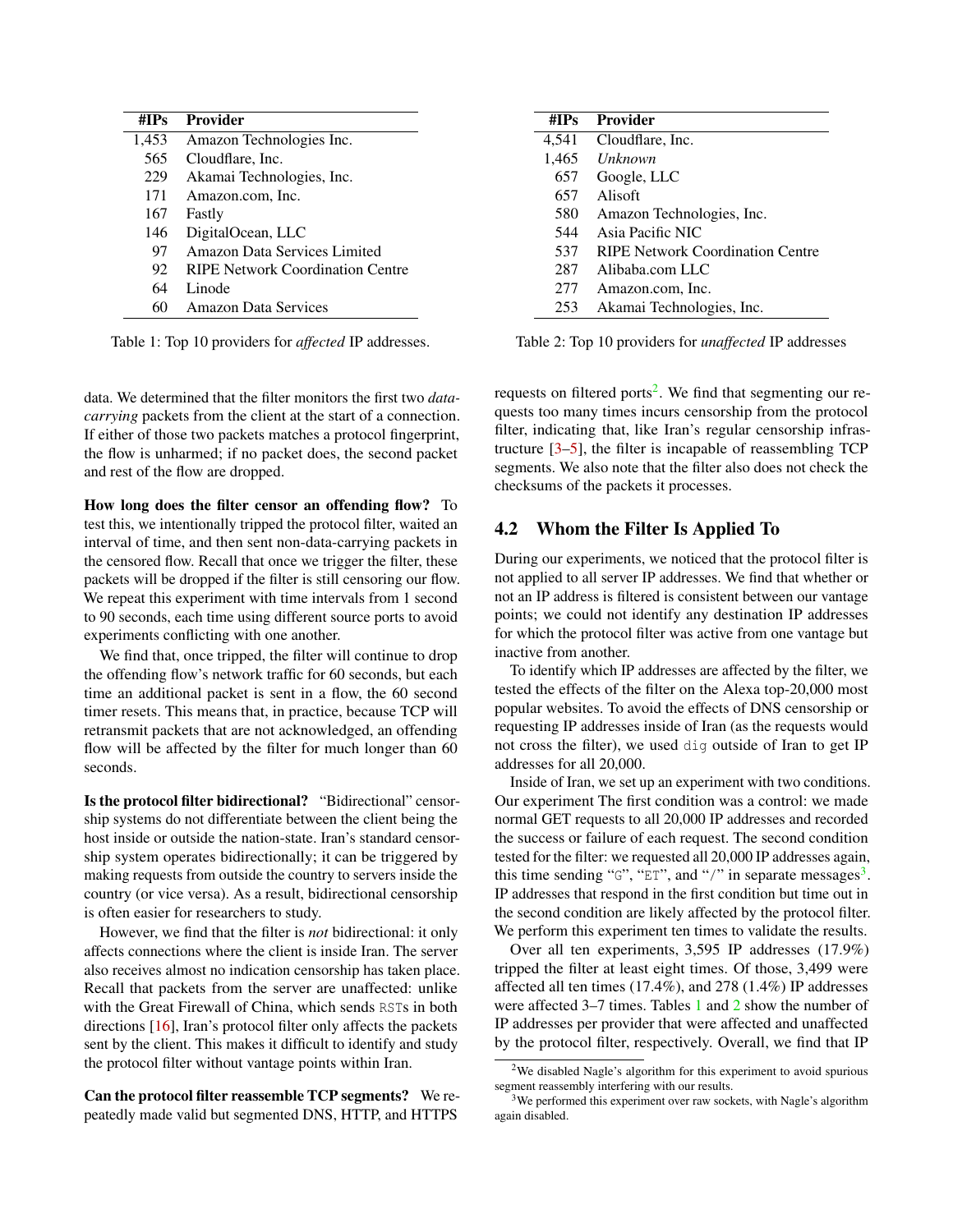address provider is not correlated with whether the filter affects an IP address or not, but some prefixes are affected significantly more heavily than others.

Case Study: Cloudflare We explore how Cloudflare in particular is affected by Iran's protocol filter, as Cloudflare hosts the most IP addresses from our dataset. Cloudflare makes its entire list of IP addresses publicly available<sup>[4](#page-3-0)</sup>. Many of these prefixes are prohibitively large; instead of testing every IP address in each prefix, we sampled 256 IP addresses at random from each prefix to test. We performed a similar experiment to the one above: given a Cloudflare IP address, we made two requests to it (first normally, then segmented); IP addresses that respond in the first condition but time out in the second condition are likely affected. We repeated this experiment five times for each prefix.

We found that only two of Cloudflare's prefixes contained IP addresses that are affected by the filter: 104.18.0.0/16 and 104.31.82.0/24. All of the IP addresses we tested in both of these prefixes were affected by the filter, but none of the IP addresses from the other prefixes were. It is unclear why these prefixes are targeted specifically. We were unable to identify any commonality between the sites hosted on these prefixes compared to unaffected prefixes.

We also performed traceroutes to a sample of the affected and unaffected IP addresses owned by Cloudflare. We were unable to identify consistent routing differences between them. At this time, it is not clear why the protocol filter affects the IP addresses it does.

## 4.3 Protocol Fingerprints

By repeatedly, manually tweaking the payloads of permitted protocols and observing what gets censored and what does not, we reverse engineered the filter's fingerprints for each protocol. Knowing the fingerprints can be a powerful tool for evaders: recall that the filter only monitors the first two data-carrying packets, and thus sending compliant packets at the start of a flow can allow all subsequent packets to bypass the filter. Since the filter will match any of these fingerprints on all three ports, any fingerprint can be used on any protocolfiltered ports.

DNS Fingerprint To match the protocol filter's fingerprint for DNS-over-TCP, the following conditions must be met:

- 1. The TCP payload must be at least 12 bytes long.
- 2. The query/response (qr) field must be 0.
- 3. The question count must be less than 15.
- 4. The answer count must be 0.
- 5. The structure of the TCP payload must be a valid DNSover-UDP header, not a DNS-over-TCP header.

For example, the following message would be permitted by the DNS fingerprint:

\x00\x00\x01\x00\x00\x01 \x00\x00\x00\x00\x00

The last requirement appears to be a bug in the implementation of the DNS fingerprint. Recall that the DNS-over-UDP header is slightly different than DNS-over-TCP's; over TCP, the DNS header includes a length field [\[9\]](#page-6-12). Since the filter is only active over TCP but does not take the extra field into account, it will *never match* a legitimate DNS-over-TCP packet. We believe the reason this oversight has not caused a significant issue is because DNS-over-TCP generally only requires a single data-carrying packet from the client, but Iran's protocol filter only begins dropping packets on the second data-carrying packet.

However, the faulty DNS fingerprint does still pose a problem: clients can reuse DNS-over-TCP connections [\[7\]](#page-6-13). In such cases, the filter would allow the first query, but block any subsequent queries made within 60 seconds.

HTTP Fingerprint To match the HTTP fingerprint, the following conditions must be met:

- 1. The TCP payload must be at least 8 bytes long.
- 2. The payload must start with one of the following HTTP verbs: GET, POST, HEAD, CONNECT, OPTIONS, DELETE, or PUT.
- 3. The HTTP verb must be followed by one space.

Note that two HTTP verbs are not supported by the protocol filter: PATCH and TRACE. Any website in the affected IP address space that uses either of these would be censored.

For example, a message permitted by the HTTP fingerprint is: GET testing123.

HTTPS Fingerprint To match the HTTPS fingerprint, the following conditions must be met.

- 1. The TCP payload must be at least 41 bytes long: 5 bytes for the TLS header, 36 bytes for the TLS Client Hello.
- 2. The length field of the TLS Header must correctly describe the length of the Client Hello.
- 3. The TLS version header (bytes 2 and 3 of the TCP payload) must be TLS 1.0 ( $\x03\x01$ ), 1.1 ( $\x03\x02$ ), or  $1.2$  (\x03\x03).

The last requirement makes no practical difference; real TLS 1.x Client Hellos all have TLS 1.0 in this field.

Also, the last requirement again appears to be an error in the design of the protocol filter. It allows TLS versions 1.0, 1.1, and 1.2 to be declared, but this version field is not used accurately in practice: TLS servers must accept any two byte value in this field so long as the first byte is  $x03 [8, 16]$  $x03 [8, 16]$  $x03 [8, 16]$ Appendix E].

The HTTPS fingerprint *does not* filter specific HTTPS connections or applications; it simply enforces that generic TLS is used. As a result, censorship evasion tools that use TLS

<span id="page-3-0"></span><sup>4</sup>https://www.cloudflare.com/ips/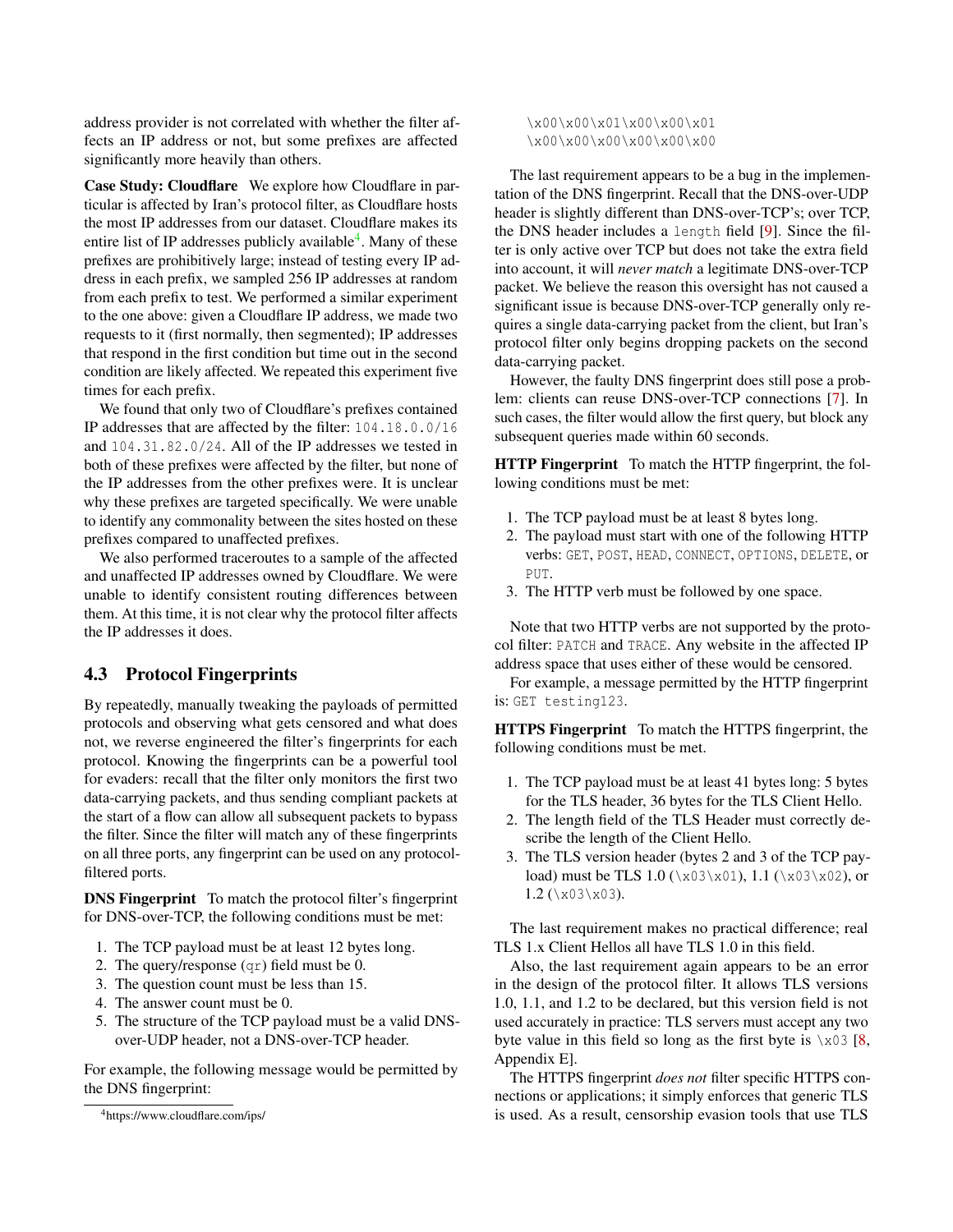will likely be unaffected by the protocol filter at this time, as they will fulfill the above fingerprint requirements by default. This also means the protocol filter would spare more secure DNS transport protocols, such as DNS-over-HTTPS and DNS-over-TLS, if those protocols were used over one of the affected ports.

After the first 5 bytes of the packet (the type, version, and the length), the protocol filter does not check any of the remaining contents of the Client Hello. So long as the first 5 bytes match the fingerprint and the packet is of the proper length, the rest of the packet can comprise arbitrary data and bypass the filter.

An example message that matches the HTTPS fingerprint is:  $\x16\x03\x01\x02\x00$  followed by 512 null bytes, where  $\x16$  is the indication of a handshake,  $\x03\x01$  is TLS version (1.0), and  $x02x00$  is the length of the Client Hello (512 bytes).

Using Fingerprints We find that any of the fingerprints can be used to evade the filter. This presents an opportunity for censorship evasion tool developers: by sending any fingerprint at the start of a connection (or injecting it as an "insertion packet" [\[5,](#page-6-2) [16,](#page-6-11) [17\]](#page-6-15)), we can ensure the filter will permit the rest of the flow, regardless of the actual protocol used. As we will see in the next section, Geneva also independently discovers strategies to inject innocuous fingerprints from the client-side.

#### <span id="page-4-0"></span>5 Evading the Protocol Filter

In this section, we demonstrate how to evade Iran's protocol filter. We begin by demonstrating that known evasion strategies developed against Iran's standard censorship infrastructure do not apply to the protocol filter.

### 5.1 Old Strategies Do Not Apply

We first explored whether we could apply the same strategies that work against Iran's regular censorship system (affecting HTTP and HTTPS) to evade the protocol filter.<sup>[5](#page-4-1)</sup> The only functioning strategy in Iran we are aware of is simple segmentation: simply splitting the censored request into multiple packets to take advantage of the censor's inability to reassemble TCP segments. We find that no other strategies identified by Geneva or prior work defeats Iran's censorship system.

Unfortunately, the effectiveness of the segmentation strategy depends on its implementation: it does not necessarily generalize, and at worst, can be *counterproductive* to evasion. In the worse case, if the HTTP request is segmented at a byte index less than 8, although the regular HTTP censor can no longer recognize it, the first packet will not match the protocol

filter fingerprints and incur censorship. However, if the HTTP request is segmented such that the first segment fulfills the requirements of the HTTP fingerprint (it is at least 8 bytes long and is well-formed), and the Host: header is split across the second segment, the strategy can defeat *both* the protocol filter and the HTTP censor.

Importantly (and as we will see throughout this section), merely evading the regular censorship system does not necessarily imply defeating the protocol filter.

#### 5.2 Evolving New Strategies

To identify new strategies to defeat the protocol filter, we leveraged Geneva, an open-source genetic algorithm designed to evolve packet-manipulation strategies to evade censorship [\[5\]](#page-6-2). Unlike most anti-censorship systems, Geneva does not require deployment at both ends of the connection: it runs exclusively at one side (client or server) and defeats censorship by manipulating the packet stream to confuse the censor without impacting the underlying connection. Geneva's packet manipulation strategies are expressed in a domain-specific language [\[5\]](#page-6-2); we describe each in plain English, but to allow us to unambiguously express strategies, we also present them using Geneva's language.

Geneva evaluates strategies with a fitness function, which returns a numeric score that captures how successful a given strategy is at evading censorship. Strategies that receive a higher score are more likely to survive and pass their "genetic code" to the next generation. Geneva tries to perform some forbidden action while a strategy manipulates the packet sequence: if the forbidden action succeeds, the fitness function rewards the strategy; if it fails, the strategy is punished. To apply Geneva to the protocol filter, we wrote a custom fitness function. Our custom fitness function connected to a vantage point outside of Iran and repeatedly sent messages to intentionally trip the filter. As Geneva allows for new fitness functions to be added dynamically, this required no changes to Geneva itself. Using this fitness function, we can test and train strategies directly against the filter. Note that this fitness function *does not* try to trigger the standard censorship system.

We deployed Geneva against the protocol filter with a single evolution from the client-side. We follow the original training hyperparameters outlined by Bock et al. [\[5\]](#page-6-2) and configure Geneva with a population pool of 200 individuals and 50 generations. In under two hours, it discovered three simple strategies that defeat it. All of the strategies discussed herein have a  $100\%$  success rate against the protocol filter.

#### 5.3 Discovered Evasion Strategies

Strategy [1:](#page-5-1) Innocuous Fingerprint The simplest strategy Geneva identified was to inject a PSH/ACK packet with a corrupt checksum and an innocuous HTTP request as the payload

<span id="page-4-1"></span><sup>5</sup>Contrary to the 2013 findings by Aryan et al. [\[3\]](#page-6-5), from our vantage points, we find that Iran's *standard* censorship infrastructure no longer targets DNSover-TCP at all.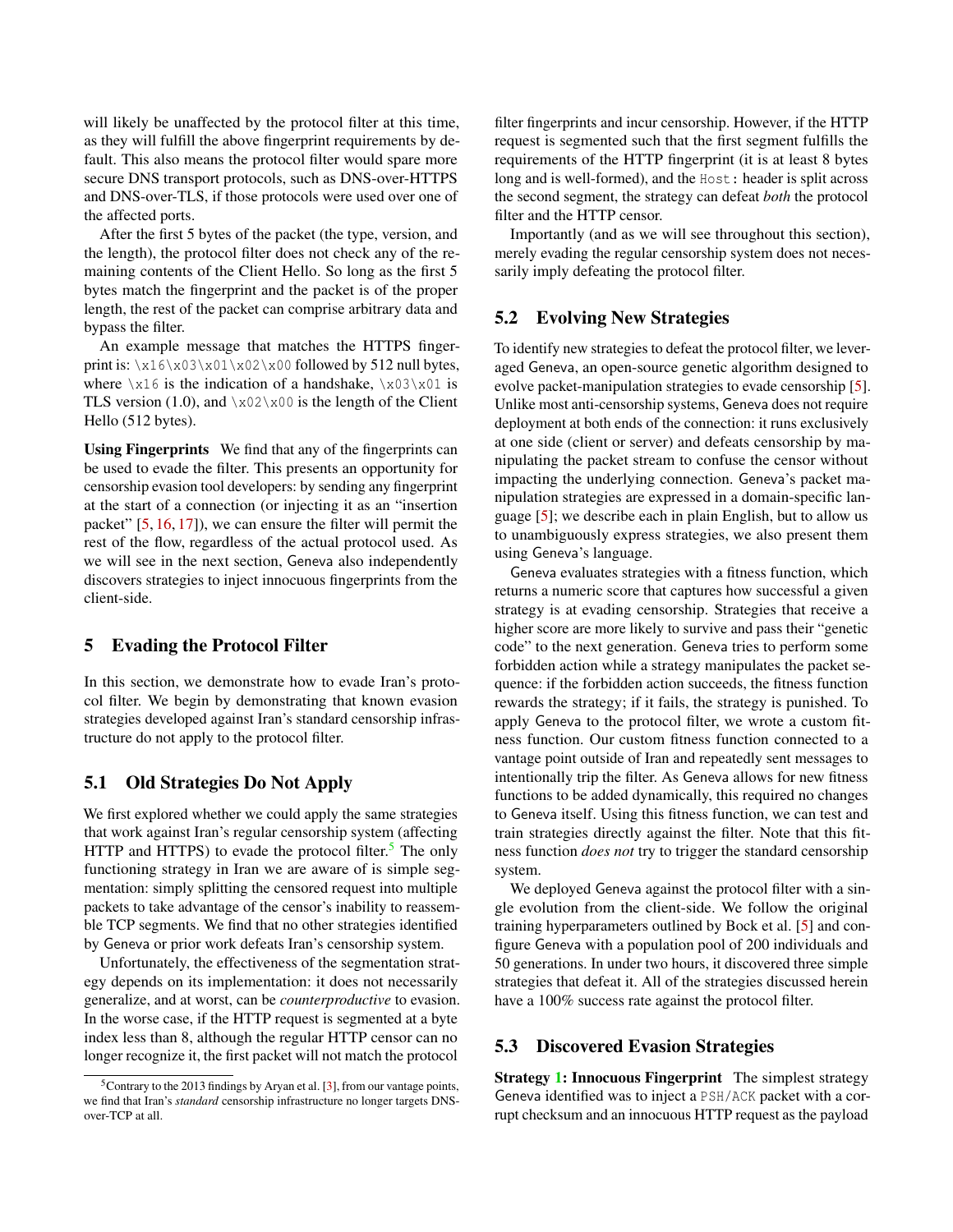immediately following the 3-way handshake. This trivially serves to bypass the filter, as it matches the protocol fingerprints. However, because the checksum is corrupt, the server will not accept this packet. There are other variants of this strategy that ensure that the filter processes the packet but the server does not, such as setting the TTL large enough to reach the censor but too small to reach the server [\[5\]](#page-6-2).

We note that we did not need to encode anything in Geneva for it to discover this strategy; Geneva already has the capacity to replace the TCP payload with a well-formed query for several protocols within its tamper primitive.

| <b>Strategy 1: Innocuous Fingerprint</b>   |  |  |
|--------------------------------------------|--|--|
| [TCP:flags:PA]-duplicate(                  |  |  |
| tamper{TCP:load:replace:GET%20testing123}( |  |  |
| $t$ amper{TCP:chksum:corrupt},),           |  |  |
|                                            |  |  |

<span id="page-5-1"></span>Strategy [2:](#page-5-2) Double **FIN**s This strategy works by sending two additional packets *before* the 3-way handshake starts: two empty packets with the FIN flag set. To the server, the FIN packets are ignored, as they are not a part of an active connection, but the filter processes them and causes it to ignore the rest of the connection. We do not understand why this strategy works, though we hypothesize the FIN packets trick the filter into thinking it has already missed the relevant data packets, causing it to ignore the rest of the flow.

| <b>Strategy 2: Double FIN</b> |  |
|-------------------------------|--|
| $[TCP:flags:SI-duplicate($    |  |
| tamper{TCP:flags:replace:F}(  |  |
| $d$ uplicate, $),$            |  |
| $ - $ \/                      |  |

<span id="page-5-2"></span>Although Geneva discovers this strategy with two FIN packets, we find that sending more than two FIN packets also works.

Strategy [3:](#page-5-3) Nine **ACK**s The final client-side strategy we present is stranger than the first two: this strategy works by sending *nine copies* of the ACK packet during the 3-way handshake. This causes the filter to ignore the rest of the flow. This strategy works 100% of the time, and does not affect the underlying TCP connection. We hypothesize this works because the filter has some internal limit on the number of packets it will process for a given flow.

This strategy does not require ACK packets to work: any combination of non-data-carrying packets, including RSTs or SYNs, is also effective. The nine injected packets also need not have the correct seq or ack numbers: the strategy defeats the protocol filter regardless.

## Strategy 3: Nine ACKs

```
[TCP:flags:A]-duplicate(
duplicate(duplicate,duplicate),
 duplicate(duplicate,duplicate(
     duplicate(duplicate,),
    ))
) - |
```
<span id="page-5-3"></span>This strategy presents us with an opportunity to evade the protocol filter *from the server side*. Server-side censorship evasion allows completely unmodified clients to connect directly to a server while the server subverts censorship on behalf of the clients [\[4\]](#page-6-4).

Since Strategy [3](#page-5-3) is effective with any set of TCP flags, if a server can induce the client to send nine non-data-carrying packets before it sends its forbidden request, we can defeat the protocol filter. We can accomplish this using a trick from prior deployments of Geneva: by sending multiple SYN+ACK packets during the three-way handshake with a corrupted ack number, we induce the client to respond with multiple RST packets.

| <b>Strategy 4:</b> Nine Induced RSTs, Server Side |
|---------------------------------------------------|
| $[TCP:flags:SA]-duplicate($                       |
| tamper{TCP:ack:corrupt}(duplicate(                |
| duplicate(duplicate,duplicate),                   |
| duplicate(duplicate,duplicate(                    |
| $duplicate,$ ))                                   |
| ),                                                |
| $ - $ $\setminus$                                 |

<span id="page-5-4"></span>Strategy [4:](#page-5-4) Nine Induced **RST**s This strategy sends nine corrupted SYN+ACKs, followed by one unaltered SYN+ACK. This induces the client to send nine RST packets with corrupted sequence numbers before sending its normal ACK, thereby evading the protocol filter.

We note that all of these strategies defeat the protocol filter *only*, not the regular censorship system that works in tandem. These allow us to bypass the filter and study Iran's existing DPI censorship system in isolation.

## <span id="page-5-0"></span>6 Conclusion

Early this year, Iran took the latest step in censorship-in-depth by deploying a protocol filter alongside their standard censorship infrastructure. In this paper, we have performed a deep investigation into Iran's protocol filter. Using vantage points within Iran and servers outside, we empirically demonstrated how the protocol filter works, what its fingerprints are, and to